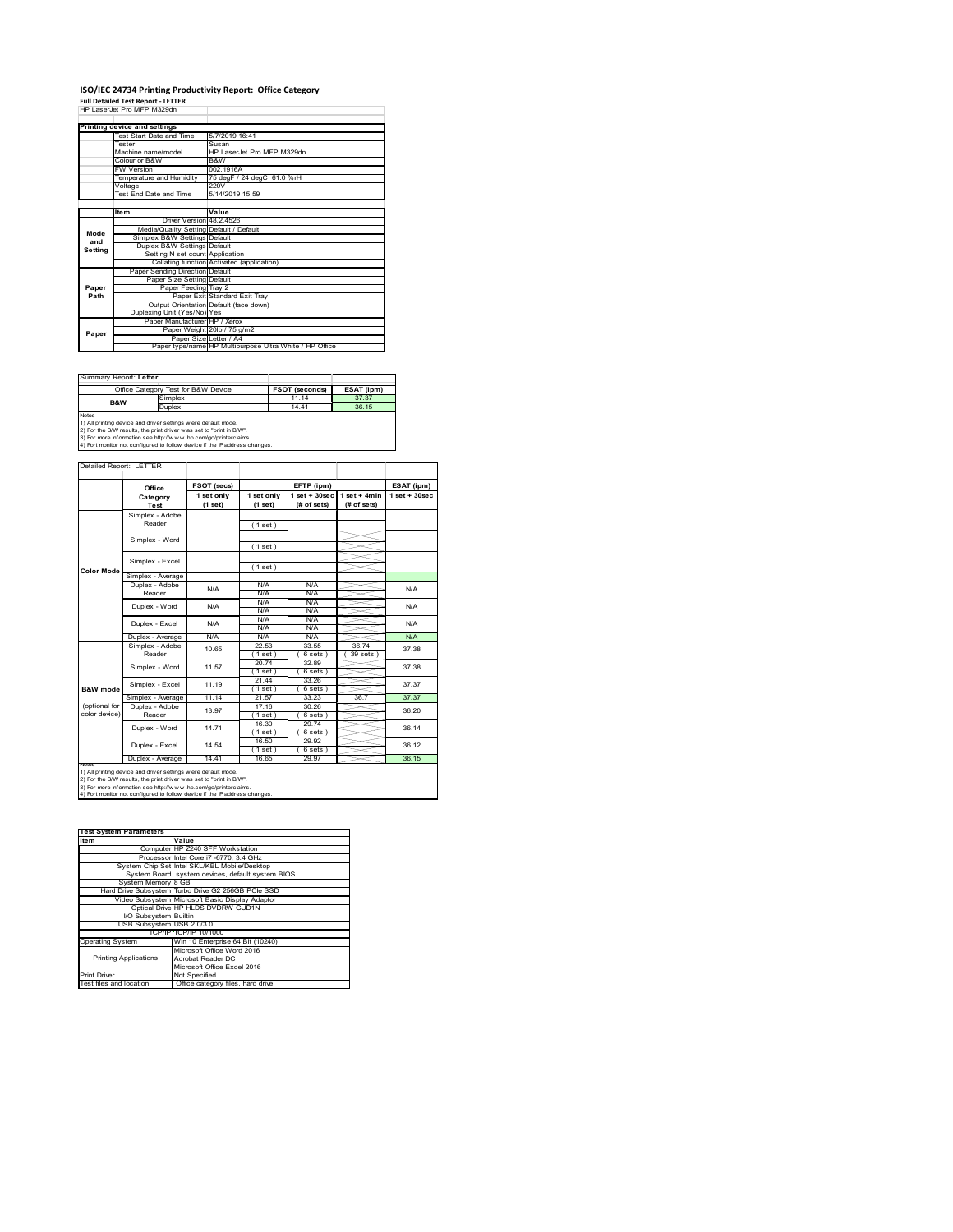### **ISO/IEC 24734 Printing Productivity Report: Office Category Full Detailed Test Report ‐ A4** HP LaserJet Pro MFP M329dn

|         | FIF LASCIJCI FIU MFF MJZSUII            |                                                         |
|---------|-----------------------------------------|---------------------------------------------------------|
|         |                                         |                                                         |
|         | Printing device and settings            |                                                         |
|         | Test Start Date and Time                | 5/7/2019 16:41                                          |
|         | <b>Tester</b>                           | Susan                                                   |
|         | Machine name/model                      | HP LaserJet Pro MFP M329dn                              |
|         | Colour or B&W                           | B&W                                                     |
|         | <b>FW Version</b>                       | 002.1916A                                               |
|         | Temperature and Humidity                | 75 degF / 24 degC 61.0 %rH                              |
|         | Voltage                                 | 220V                                                    |
|         | Test End Date and Time                  | 5/14/2019 15:59                                         |
|         |                                         |                                                         |
|         | <b>Item</b>                             | Value                                                   |
|         | Driver Version 48.2.4526                |                                                         |
| Mode    | Media/Quality Setting Default / Default |                                                         |
| and     | Simplex B&W Settings Default            |                                                         |
|         | Duplex B&W Settings Default             |                                                         |
| Setting | Setting N set count Application         |                                                         |
|         |                                         | Collating function Activated (application)              |
|         | Paper Sending Direction Default         |                                                         |
|         | Paper Size Setting Default              |                                                         |
| Paper   | Paper Feeding Tray 2                    |                                                         |
| Path    |                                         | Paper Exit Standard Exit Tray                           |
|         |                                         | Output Orientation Default (face down)                  |
|         | Duplexing Unit (Yes/No) Yes             |                                                         |
|         | Paper Manufacturer HP / Xerox           |                                                         |
| Paper   |                                         | Paper Weight 20lb / 75 g/m2                             |
|         |                                         | Paper Size Letter / A4                                  |
|         |                                         | Paper type/name HP Multipurpose Ultra White / HP Office |

| ESAT (ipm)                                                                                                                                                                                                                                                                                            |  |  |  |  |
|-------------------------------------------------------------------------------------------------------------------------------------------------------------------------------------------------------------------------------------------------------------------------------------------------------|--|--|--|--|
| 35.62                                                                                                                                                                                                                                                                                                 |  |  |  |  |
| 34.58                                                                                                                                                                                                                                                                                                 |  |  |  |  |
| <b>Notes</b><br>1) All printing device and driver settings were default mode.<br>2) For the B/W results, the print driver was set to "print in B/W".<br>3) For more information see http://www.hp.com/go/printerclaims.<br>4) Port monitor not configured to follow device if the IP address changes. |  |  |  |  |
|                                                                                                                                                                                                                                                                                                       |  |  |  |  |

**FSOT (secs) ESAT (ipm) EFTP (ipm) Office 1 set only (1 set) 1 set only (1 set) 1 set + 30sec (# of sets) 1 set + 4min (# of sets) 1 set + 30sec** ( 1 set ) ( 1 set ) ( 1 set ) Simplex - Average Duplex - Adobe  $N/f$ N/A N/A N/A N/A N/A N/A N/A N/A  $N/A$   $N/A$   $N$ Puplex - Average N/A N/A N/A N/A N/A N/A<br>
Simplex - Adobe 10.91 21.99 32.01 35.01 95.61<br>
Reader 10.91 (1 set) (6 sets) (37 sets) 21.99 32.01 35.01  $( 6 \text{ sets } )$   $( 37 \text{ sets } )$ <br> $31.42$ 19.91 31.42 ( 1 set ) ( 6 sets )<br>20.93 31.93 ( 1 set ) ( 6 sets )<br>20.94 31.78 Simplex - Average 11.5 20.94 31.78 35.0 35.62<br>
Duplex - Adobe 14.20 16.90 29.02 34.60<br>
Reader 14.20 1.5et 6.961 5.95 16.90 29.02<br>(1 set) (6 set) 1 set ) ( 6 sets )<br>15.54 28.50 28.50  $( 6 \text{ sets } )$ <br> $28.80$  $(1 \text{ set})$ <br> $(1 \text{ set})$ <br> $(1 \text{ set})$ <br> $16.18$  $( 6 \text{ set} 28.7)$ Duplex - Average | 14.8 | 16.18 | 28.77 | 34.58 14.88 Duplex - Word Duplex - Excel 34.58 34.58 15.44 14.20 N/A 35.60 35.63 35.65 34.60 N/A Simplex - Word 12.05 Duplex - Excel 10.91 notes<br>1) All printing device and driver settings were default mode.<br>2) For the B/W results, the print driver was set to "print in B/W".<br>3) For more information see http://www.hp.com/go/printerclaims.<br>4) Por moralitor not c **B&W** mod (optional for color device) **Colour Mode** Simplex - Adobe Reader Simplex - Excel Simplex - Word Simplex - Excel 11.47 Reader Duplex - Word ailed Report: A4 **Category Test** N/A  $N/A$   $N/A$   $N/A$   $N/A$   $N/A$ N/A

| <b>Test System Parameters</b> |                                                    |  |  |
|-------------------------------|----------------------------------------------------|--|--|
| Item                          | Value                                              |  |  |
|                               | Computer HP Z240 SFF Workstation                   |  |  |
|                               | Processor Intel Core i7 -6770, 3.4 GHz             |  |  |
|                               | System Chip Set Intel SKL/KBL Mobile/Desktop       |  |  |
|                               | System Board system devices, default system BIOS   |  |  |
| System Memory 8 GB            |                                                    |  |  |
|                               | Hard Drive Subsystem Turbo Drive G2 256GB PCle SSD |  |  |
|                               | Video Subsystem Microsoft Basic Display Adaptor    |  |  |
|                               | Optical Drive HP HLDS DVDRW GUD1N                  |  |  |
| I/O Subsystem Builtin         |                                                    |  |  |
| USB Subsystem USB 2.0/3.0     |                                                    |  |  |
|                               | TCP/IP TCP/IP 10/1000                              |  |  |
| <b>Operating System</b>       | Win 10 Enterprise 64 Bit (10240)                   |  |  |
|                               | Microsoft Office Word 2016                         |  |  |
| <b>Printing Applications</b>  | Acrobat Reader DC                                  |  |  |
|                               | Microsoft Office Excel 2016                        |  |  |
| <b>Print Driver</b>           | Not Specified                                      |  |  |
| Test files and location       | Office category files, hard drive                  |  |  |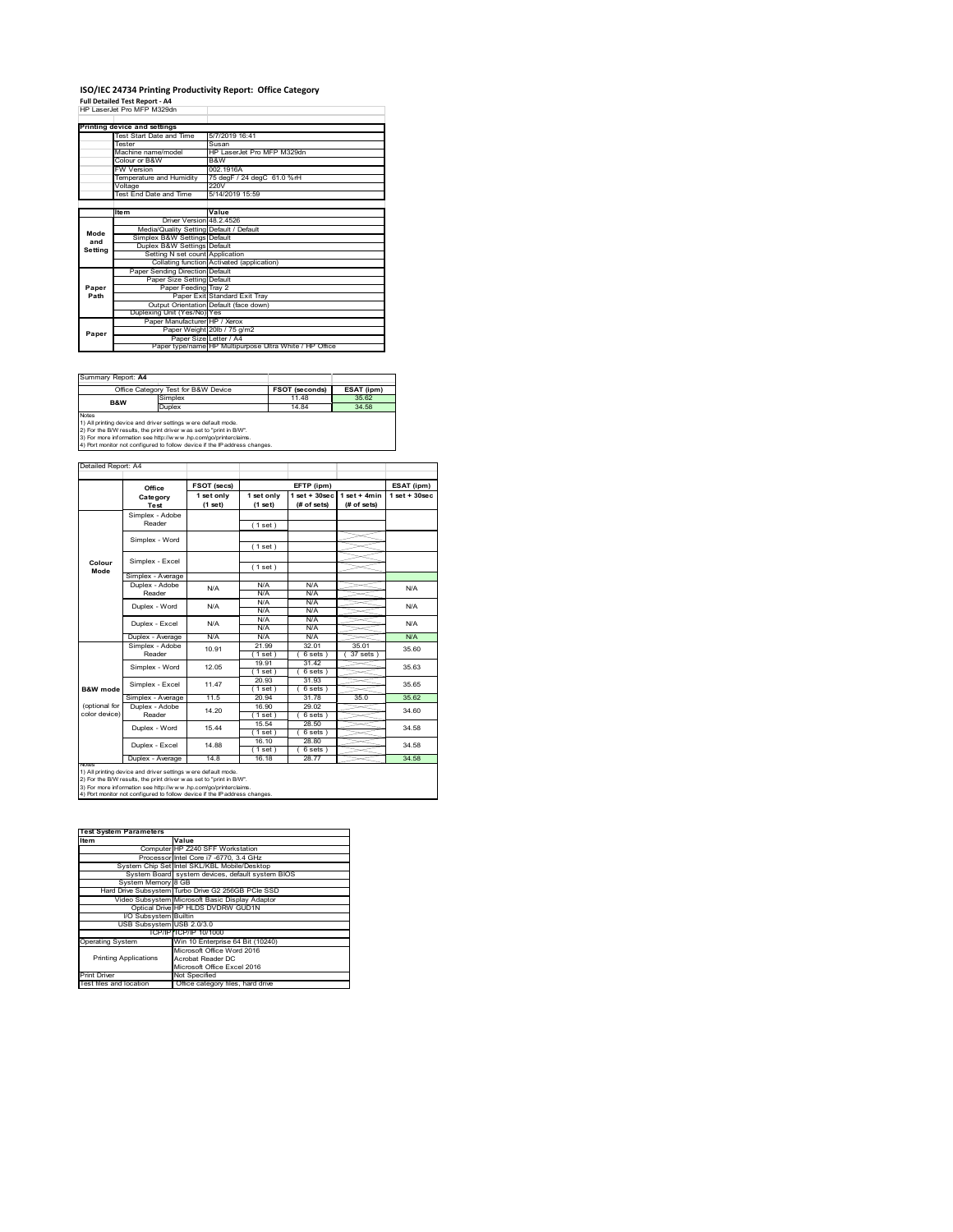# **ISO/IEC 24734 Printing Productivity Report: Office Category Feature Performance Full Report ‐ Office Feature Performance Test** HP LaserJet Pro MFP M329dn

|                                    | Printing device and settings            |                                                         |
|------------------------------------|-----------------------------------------|---------------------------------------------------------|
| Test Start Date and Time<br>Tester |                                         | 5/7/2019 16:41                                          |
|                                    |                                         | Susan                                                   |
|                                    | Machine name/model                      | HP LaserJet Pro MFP M329dn                              |
|                                    | Colour or B&W                           | B&W                                                     |
|                                    | <b>FW Version</b>                       | 002 1916A                                               |
|                                    | Temperature and Humidity                | 75 degF / 24 degC 61.0 %rH                              |
|                                    | Voltage                                 | 220V                                                    |
|                                    | Test End Date and Time                  | 5/14/2019 15:59                                         |
|                                    |                                         |                                                         |
|                                    | <b>Item</b>                             | Value                                                   |
|                                    | Driver Version 48 2 4526                |                                                         |
| Mode                               | Media/Quality Setting Default / Default |                                                         |
| and                                | Simplex B&W Settings Default            |                                                         |
| Setting                            | Duplex B&W Settings Default             |                                                         |
|                                    | Setting N set count Application         |                                                         |
|                                    |                                         | Collating function Activated (application)              |
|                                    | Paper Sending Direction Default         |                                                         |
|                                    | Paper Size Setting Default              |                                                         |
| Paper                              | Paper Feeding Tray 2                    |                                                         |
| Path                               |                                         | Paper Exit Standard Exit Tray                           |
|                                    |                                         | Output Orientation Default (face down)                  |
|                                    | Duplexing Unit (Yes/No) Yes             |                                                         |
|                                    | Paper Manufacturer HP / Xerox           |                                                         |
| Paper                              |                                         | Paper Weight 20lb / 75 g/m2                             |
|                                    |                                         | Paper Size Letter / A4                                  |
|                                    |                                         | Paper type/name HP Multipurpose Ultra White / HP Office |

| ISO Print Productivity Report: Feature Performance Test Summary                                                                                                                                                                                                                            |         |                                  |                                      |  |
|--------------------------------------------------------------------------------------------------------------------------------------------------------------------------------------------------------------------------------------------------------------------------------------------|---------|----------------------------------|--------------------------------------|--|
| <b>Printing Modes</b>                                                                                                                                                                                                                                                                      |         | <b>Feature Performance Ratio</b> |                                      |  |
| (Feature Adobe Reader - Office test file)                                                                                                                                                                                                                                                  |         | FSOT (base)<br>FSOT (feature)    | <b>ESAT (feature)</b><br>ESAT (base) |  |
| A5, Landscape Feed, Simplex, Colour                                                                                                                                                                                                                                                        | Simplex |                                  |                                      |  |
| A5, Portrait Feed, Simplex, Colour                                                                                                                                                                                                                                                         | Simplex |                                  |                                      |  |
| Legal, Simplex, Colour                                                                                                                                                                                                                                                                     | Simplex |                                  |                                      |  |
| Legal, Duplex, Colour                                                                                                                                                                                                                                                                      | Duplex  |                                  |                                      |  |
| A4. 1200 dpi. Simplex. Colour                                                                                                                                                                                                                                                              | Simplex |                                  |                                      |  |
| Letter, 1200 dpi, Simplex, Colour                                                                                                                                                                                                                                                          | Simplex |                                  |                                      |  |
| A4. General Office. Simplex. Colour                                                                                                                                                                                                                                                        | Simplex |                                  |                                      |  |
| Letter, General Office, Simplex, Colour                                                                                                                                                                                                                                                    | Simplex |                                  |                                      |  |
| A5, Landscape Feed, Simplex, B/W                                                                                                                                                                                                                                                           | Simplex | 145%                             | 166%                                 |  |
| A5. Portrait Feed. Simplex. B/W                                                                                                                                                                                                                                                            | Simplex | 48%                              | 39%                                  |  |
| Legal, Simplex, B/W                                                                                                                                                                                                                                                                        | Simplex |                                  |                                      |  |
| Legal, Duplex, B/W                                                                                                                                                                                                                                                                         | Duplex  |                                  |                                      |  |
| A4. 1200 dpi. Simplex. B/W                                                                                                                                                                                                                                                                 | Simplex |                                  |                                      |  |
| Letter, 1200 dpi, Simplex, B/W                                                                                                                                                                                                                                                             | Simplex |                                  |                                      |  |
| A4. General Office. Simplex. B/W                                                                                                                                                                                                                                                           | Simplex |                                  |                                      |  |
| Letter, General Office, Simplex, B/W                                                                                                                                                                                                                                                       | Simplex |                                  |                                      |  |
| Notes<br>1) All printing device and driver settings were default mode.<br>2) Test conducted with 8-paper Office Feature Performance file.<br>3) For more information see http://www.hp.com/go/printerclaims.<br>4) Port monitor not configured to follow device if the IP address changes. |         |                                  |                                      |  |

| <b>Printing Modes</b>                               |                     | <b>Base Printing Mode</b> |                      | <b>Feature Performance</b>      |                                         |                                      |
|-----------------------------------------------------|---------------------|---------------------------|----------------------|---------------------------------|-----------------------------------------|--------------------------------------|
| Feature Adobe Reader - Office<br>test file (8-page) | <b>FSOT</b><br>Base | <b>ESAT</b><br>Base       | 1 set<br>FSOT (secs) | $1$ set $+30$ sec<br>ESAT (ipm) | FSOT (base)<br><b>FSOT</b><br>(feature) | <b>ESAT</b> (feature)<br>ESAT (base) |
| A5, Landscape Feed, Simplex, Colour                 |                     |                           |                      |                                 |                                         |                                      |
| A5, Portrait Feed, Simplex, Colour                  |                     |                           |                      |                                 |                                         |                                      |
| Legal, Simplex, Colour                              |                     |                           |                      |                                 |                                         |                                      |
| Legal, Duplex, Colour                               |                     |                           |                      |                                 |                                         |                                      |
| A4, 1200 dpi, Simplex, Colour                       |                     |                           |                      |                                 |                                         |                                      |
| Letter, 1200 dpi, Simplex, Colour                   |                     |                           |                      |                                 |                                         |                                      |
| A4, General Office, Simplex, Colour                 |                     |                           |                      |                                 |                                         |                                      |
| Letter, General Office, Simplex, Colour             |                     |                           |                      |                                 |                                         |                                      |
| A5, Landscape Feed, Simplex, B/W                    | 17.83               | 35.6                      | 12.38                | 59.1                            | 145%                                    | 166%                                 |
| A5, Portrait Feed, Simplex, B/W                     | 1783                | 356                       | 37 71                | 14.2                            | 48%                                     | 39%                                  |
| Legal, Simplex, B/W                                 | 17.25               | 37.43                     |                      |                                 |                                         |                                      |
| Legal, Duplex, B/W                                  | 17.25               | 37.43                     |                      |                                 |                                         |                                      |
| A4, 1200 dpi, Simplex, B/W                          | 1783                | 356                       |                      |                                 |                                         |                                      |
| Letter, 1200 dpi, Simplex, B/W                      | 17.25               | 37.43                     |                      |                                 |                                         |                                      |
| A4, General Office, Simplex, B/W                    | 17.83               | 35.6                      |                      |                                 |                                         |                                      |
| Letter, General Office, Simplex, B/W                | 17.25               | 37.43                     |                      |                                 |                                         |                                      |

1) All printing device and driver settings were default mode.<br>2) Test conducted with 8-paper Office Feature Performance file<br>3) For more information see http://www.hp.com/go/printerclaims.<br>4) Port monitor not configured to

|           | <b>Test System Parameters</b> |                                                    |
|-----------|-------------------------------|----------------------------------------------------|
|           | <b>Item</b>                   | Value                                              |
|           |                               | Computer HP Z240 SFF Workstation                   |
|           |                               | Processor Intel Core i7 -6770, 3.4 GHz             |
|           |                               | System Chip Set Intel SKL/KBL Mobile/Desktop       |
|           |                               | System Board system devices, default system BIOS   |
| Test      | System Memory 8 GB            |                                                    |
| System    |                               | Hard Drive Subsystem Turbo Drive G2 256GB PCle SSD |
|           |                               | Video Subsystem Microsoft Basic Display Adaptor    |
|           |                               | Optical Drive HP HLDS DVDRW GUD1N                  |
|           | I/O Subsystem Builtin         |                                                    |
|           | USB Subsystem USB 2.0/3.0     |                                                    |
| <b>VO</b> |                               | TCP/IPITCP/IP 10/1000                              |
|           | <b>Operating System</b>       | Win 10 Enterprise 64 Bit (10240)                   |
|           |                               | Microsoft Office Word 2016                         |
| Software  | <b>Printing Applications</b>  | Acrobat Reader DC                                  |
|           |                               | Microsoft Office Excel 2016                        |
|           | Print Driver                  | Not Specified                                      |
|           | Test files and location       | Office category files, hard drive                  |
|           |                               |                                                    |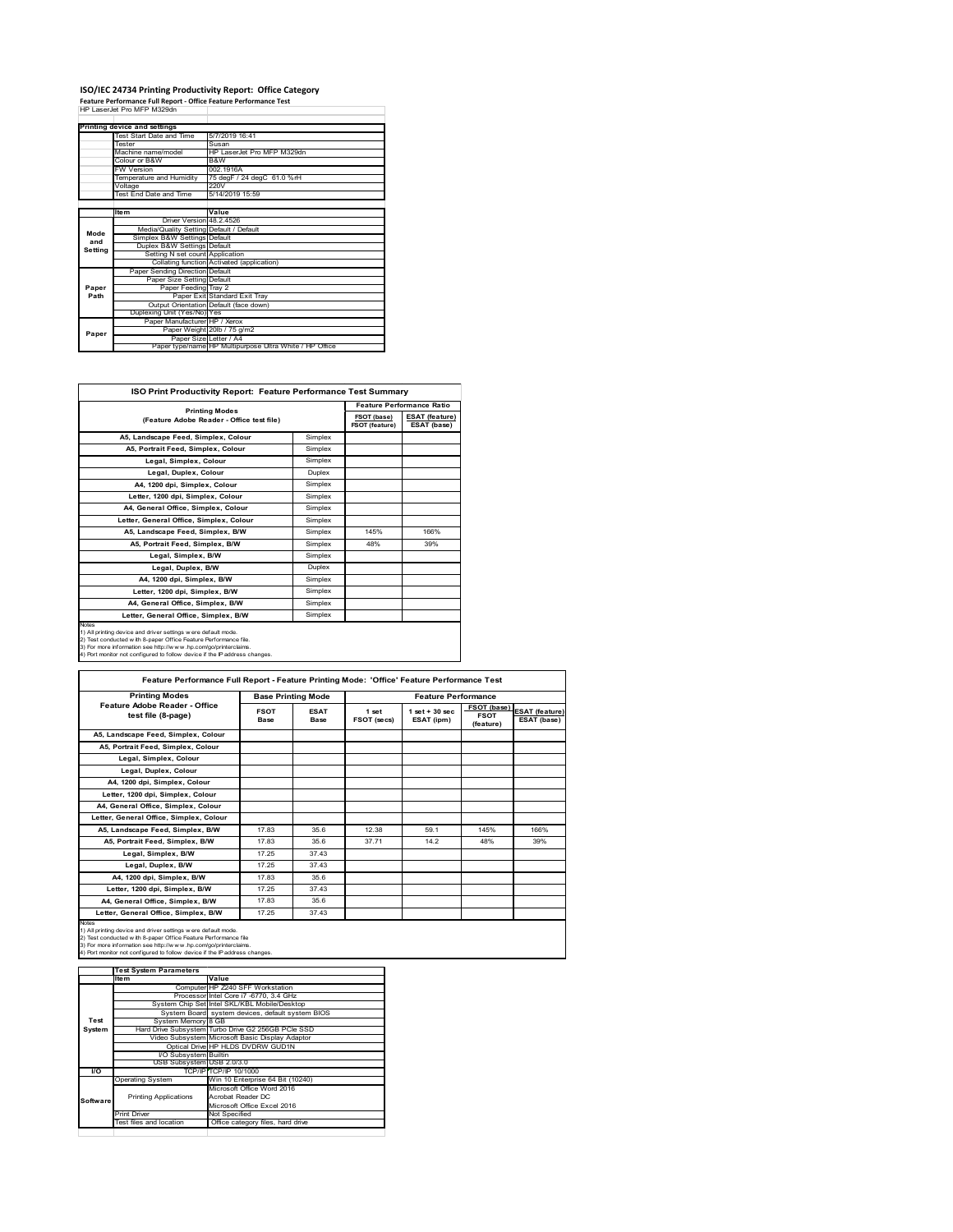#### **ISO/IEC 17629 First Print Out Time Report: Office Category Full Detailed Test Report ‐ LETTER** T

|  | HP LaserJet Pro MFP M329dn |  |
|--|----------------------------|--|
|  |                            |  |

|                                     | Printing device and settings               |                                |
|-------------------------------------|--------------------------------------------|--------------------------------|
| Test Start Date and Time<br>Tester  |                                            | 5/6/2019 16:06                 |
|                                     |                                            | Susan                          |
|                                     | Machine name/model                         | HP LaserJet Pro MFP M329dn     |
|                                     | Colour or B&W                              | B&W                            |
|                                     | <b>FW Version</b>                          | 002.1916A                      |
|                                     | Configuration (options)                    | Default                        |
|                                     | Controller                                 | 11700                          |
|                                     | Printing device page count                 | Not Specified                  |
|                                     | Printing supplies page count Not Specified |                                |
| Temperature and Humidity<br>Voltage |                                            | 75 degF / 24 degC 61.0 %rH     |
|                                     |                                            | 220V                           |
|                                     | Test End Date and Time                     | 5/6/2019 16:39                 |
|                                     |                                            |                                |
|                                     | <b>Item</b>                                | Value                          |
| Mode                                | PDL and driver version                     | 48.2.4526                      |
| and                                 | Print Quality mode                         | default                        |
| Setting                             | <b>B&amp;W</b> settings                    | default                        |
|                                     | Paper feed orientation                     | Short Edge                     |
| Paper                               | Paper type setting                         | default                        |
|                                     | Paper feeding                              | Standard cassette              |
|                                     | Paper exit                                 | Standard exit tray             |
| Paper Path                          | Output orientation                         | default (face up or face down) |

٦

**ISO First Page Out Time Summary Report: Office Category** Summary Report: **Letter**

**FPOT from Ready (seconds)**<br>
Simplex 5.85 **Duplex**<br>Notes<br>1) All printing device and driver settings were default mode.<br>2) For the BM results, the print driver was set to "print in BM".<br>4) For more information see http://www.hp.com/golprinterclaims.<br>4) Port monitor **B&W**

|                                                                 |                                                                                                                                                                                                                                                                                                                                                                                                             |                            | ISO First Page Out Time Report: Office Category |                              |                            |                   |            |
|-----------------------------------------------------------------|-------------------------------------------------------------------------------------------------------------------------------------------------------------------------------------------------------------------------------------------------------------------------------------------------------------------------------------------------------------------------------------------------------------|----------------------------|-------------------------------------------------|------------------------------|----------------------------|-------------------|------------|
| <b>Detailed Report: LETTER</b>                                  |                                                                                                                                                                                                                                                                                                                                                                                                             | Word<br>(seconds)          | Excel<br>(seconds)                              | Adobe<br>Reader<br>(seconds) | Average<br>(seconds)       | <b>Delay Time</b> |            |
|                                                                 | FPOT from Ready - Simplex                                                                                                                                                                                                                                                                                                                                                                                   |                            |                                                 |                              |                            |                   |            |
|                                                                 | FPOT from Ready - Duplex                                                                                                                                                                                                                                                                                                                                                                                    |                            |                                                 |                              |                            |                   |            |
| <b>Color Mode</b>                                               | FPOT from Sleep - Simplex                                                                                                                                                                                                                                                                                                                                                                                   |                            |                                                 | N/A                          |                            |                   |            |
|                                                                 | Recovery Time                                                                                                                                                                                                                                                                                                                                                                                               |                            |                                                 |                              |                            |                   |            |
|                                                                 | FPOT from Off - Simplex                                                                                                                                                                                                                                                                                                                                                                                     |                            |                                                 |                              |                            |                   |            |
|                                                                 | Warm-up Time                                                                                                                                                                                                                                                                                                                                                                                                |                            |                                                 |                              |                            |                   |            |
|                                                                 | FPOT from Ready - Simplex                                                                                                                                                                                                                                                                                                                                                                                   | 6.33                       | 5.67                                            | 5.54                         | 5.85                       | 48 Seconds        |            |
|                                                                 | FPOT from Ready - Duplex                                                                                                                                                                                                                                                                                                                                                                                    |                            |                                                 |                              |                            |                   |            |
| <b>B&amp;W Mode</b>                                             | FPOT from Sleep - Simplex                                                                                                                                                                                                                                                                                                                                                                                   |                            |                                                 | 7.95                         |                            | 61 Minutes        |            |
|                                                                 | Recovery Time                                                                                                                                                                                                                                                                                                                                                                                               |                            |                                                 | 24                           |                            |                   |            |
|                                                                 |                                                                                                                                                                                                                                                                                                                                                                                                             |                            |                                                 |                              |                            |                   |            |
|                                                                 | FPOT from Off - Simplex                                                                                                                                                                                                                                                                                                                                                                                     |                            |                                                 | 32 45                        |                            |                   |            |
|                                                                 | Warm-up Time                                                                                                                                                                                                                                                                                                                                                                                                |                            |                                                 | 26.91                        |                            |                   |            |
|                                                                 | 1) All printing device and driver settings w ere default mode.<br>2) For the B/W results, the print driver was set to "print in B/W".<br>3) For more information see http://www.hp.com/go/printerclaims.<br>4) Port monitor not configured to follow device if the IP address changes.<br>5) Page counts w ere collected after completion of the tests.<br>6) Details for FPOT from Sleep are show n below. |                            |                                                 |                              |                            |                   |            |
|                                                                 |                                                                                                                                                                                                                                                                                                                                                                                                             |                            |                                                 |                              |                            |                   |            |
| Notes<br><b>HP Data Table</b><br><b>Detailed Report: LETTER</b> |                                                                                                                                                                                                                                                                                                                                                                                                             | <b>FPOT Ava</b><br>(se cs) | FPOT (secs)<br>Iteration 1                      | FPOT (secs)<br>Iteration 2   | FPOT (secs)<br>Iteration 3 | Application       |            |
|                                                                 | FPOT from Sleep                                                                                                                                                                                                                                                                                                                                                                                             | N/A                        | N/A                                             | N/A                          | N/A                        | Adobe Reader      | Delay Time |
| <b>Color Mode</b>                                               | FPOT from Sleep (15 minutes)<br>HP/Non ISO Test                                                                                                                                                                                                                                                                                                                                                             | N/A                        | N/A                                             | N/A                          | N/A                        | Adobe Reader      |            |
|                                                                 | FPOT from Sleep                                                                                                                                                                                                                                                                                                                                                                                             | 7.95                       | 7.95                                            | 7.95                         | N/A                        | Adobe Reader      | 61 Minutes |

1) All printing device and driver settings w ere default mode.<br>2) For the B/W results, the print driver w as set to "print in B/W".<br>3 DLP includes detailed iterations as data measurements may vary run to run.

**Item Value** Computer HP Z240 SFF Workstation Processor Intel Core i7 -6770, 3.4 GHz System Chip Set Intel SKL/KBL Mobile/Desktop System Board system devices, default system BIOS Fostem Chip Set<br>System Board<br>System Memory<br>Hard Drive Subsystem<br>Hideo Subsystem Hard Drive Subsystem Turbo Drive G2 256GB PCIe SSD Video Subsystem Microsoft Basic Display Adaptor Optical Drive HP HLDS DVDRW GUD1N Subsystem Builtin USB Subsystem USB 2.0/3.0 Operating System Win 10 Enterprise 64 Bit (10240) Microsoft Word 2016 Microsoft Excel 2016 Adobe Reader DC **Printing Device Connection** TCP/IP 10/1000 **Software** Printing Applications **Test System Test System Para**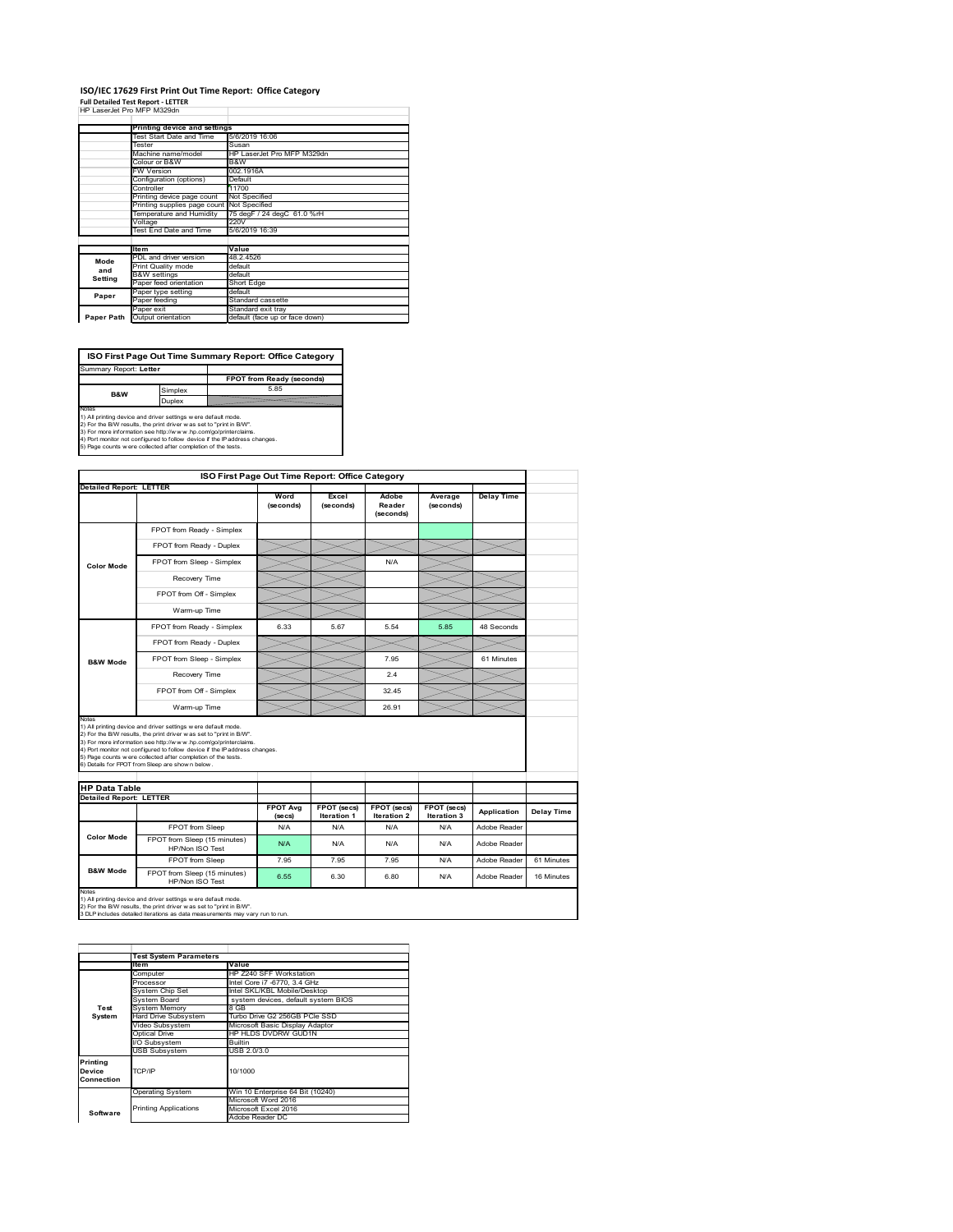#### **ISO/IEC 17629 First Print Out Time Report: Office Category Full Detailed Test Report ‐ A4**

|  | HP LaserJet Pro MFP M329dn |  |
|--|----------------------------|--|

|            | Printing device and settings               |                                |
|------------|--------------------------------------------|--------------------------------|
|            | Test Start Date and Time                   |                                |
|            |                                            | 5/6/2019 16:06                 |
|            | Tester                                     | Susan                          |
|            | Machine name/model                         | HP LaserJet Pro MFP M329dn     |
|            | Colour or B&W                              | B&W                            |
|            | <b>FW Version</b>                          | 002.1916A                      |
|            | Configuration (options)                    | Default                        |
|            | Controller                                 | 11700                          |
|            | Printing device page count                 | Not Specified                  |
|            | Printing supplies page count Not Specified |                                |
|            | Temperature and Humidity                   | 75 degF / 24 degC 61.0 %rH     |
|            | Voltage                                    | 220V                           |
|            | Test End Date and Time                     | 5/6/2019 16:39                 |
|            |                                            |                                |
|            | <b>Item</b>                                | Value                          |
| Mode       | PDL and driver version                     | 48.2.4526                      |
| and        | Print Quality mode                         | default                        |
|            | <b>B&amp;W</b> settings                    | default                        |
| Setting    | Paper feed orientation                     | Short Edge                     |
| Paper      | Paper type setting                         | default                        |
|            | Paper feeding                              | Standard cassette              |
|            | Paper exit                                 | Standard exit tray             |
| Paper Path | Output orientation                         | default (face up or face down) |

**ISO First Page Out Time Summary Report: Office Category**

**FPOT from Ready (seconds)** Simplex 6.03 **Duplex** Notes<br>1) All printing device and driver settings were default mode.<br>2) For the BAV results, the print driver was set to "print in BAV".<br>3) For more information see http://www.hp.com/golprinterclaims.<br>4) Port monitor not co Summary Report: A4 **B&W**

| ISO First Page Out Time Report: Office Category      |                                                                                                                                                                                                                                                                                                                                                                                                             |                   |                    |                              |                      |                   |            |
|------------------------------------------------------|-------------------------------------------------------------------------------------------------------------------------------------------------------------------------------------------------------------------------------------------------------------------------------------------------------------------------------------------------------------------------------------------------------------|-------------------|--------------------|------------------------------|----------------------|-------------------|------------|
| <b>Detailed Report: A4</b>                           |                                                                                                                                                                                                                                                                                                                                                                                                             | Word<br>(seconds) | Excel<br>(seconds) | Adobe<br>Reader<br>(seconds) | Average<br>(seconds) | <b>Delay Time</b> |            |
|                                                      | FPOT from Ready - Simplex                                                                                                                                                                                                                                                                                                                                                                                   |                   |                    |                              |                      |                   |            |
|                                                      | FPOT from Ready - Duplex                                                                                                                                                                                                                                                                                                                                                                                    |                   |                    |                              |                      |                   |            |
| <b>Color Mode</b>                                    | FPOT from Sleep - Simplex                                                                                                                                                                                                                                                                                                                                                                                   |                   |                    | N/A                          |                      |                   |            |
|                                                      | Recovery Time                                                                                                                                                                                                                                                                                                                                                                                               |                   |                    |                              |                      |                   |            |
|                                                      | FPOT from Off - Simplex                                                                                                                                                                                                                                                                                                                                                                                     |                   |                    |                              |                      |                   |            |
|                                                      | Warm-up Time                                                                                                                                                                                                                                                                                                                                                                                                |                   |                    |                              |                      |                   |            |
|                                                      | FPOT from Ready - Simplex                                                                                                                                                                                                                                                                                                                                                                                   | 6.67              | 5.76               | 5.64                         | 6.03                 | 48 Seconds        |            |
|                                                      | FPOT from Ready - Duplex                                                                                                                                                                                                                                                                                                                                                                                    |                   |                    |                              |                      |                   |            |
| <b>B&amp;W Mode</b>                                  | FPOT from Sleep - Simplex                                                                                                                                                                                                                                                                                                                                                                                   |                   |                    | 8.04                         |                      | 61 Minutes        |            |
|                                                      | Recovery Time                                                                                                                                                                                                                                                                                                                                                                                               |                   |                    | 24                           |                      |                   |            |
|                                                      |                                                                                                                                                                                                                                                                                                                                                                                                             |                   |                    |                              |                      |                   |            |
|                                                      | FPOT from Off - Simplex                                                                                                                                                                                                                                                                                                                                                                                     |                   |                    | 34 92                        |                      |                   |            |
|                                                      | Warm-up Time                                                                                                                                                                                                                                                                                                                                                                                                |                   |                    | 29.28                        |                      |                   |            |
| Notes<br><b>HP Data Table</b><br>Detailed Report: A4 | 1) All printing device and driver settings w ere default mode.<br>2) For the B/W results, the print driver was set to "print in B/W".<br>3) For more information see http://www.hp.com/go/printerclaims.<br>4) Port monitor not configured to follow device if the IP address changes.<br>5) Page counts w ere collected after completion of the tests.<br>6) Details for FPOT from Sleep are show n below. | <b>FPOT Avg</b>   | FPOT (secs)        | FPOT (secs)                  | FPOT (secs)          | Application       | Delay Time |
|                                                      | FPOT from Sleep                                                                                                                                                                                                                                                                                                                                                                                             | (se cs)<br>N/A    | Iteration 1<br>N/A | Iteration 2<br>N/A           | Iteration 3<br>N/A   | Adobe Reader      |            |
| <b>Color Mode</b>                                    | FPOT from Sleep (15 minutes)<br>HP/Non ISO Test                                                                                                                                                                                                                                                                                                                                                             | N/A               | N/A                | N/A                          | N/A                  | Adobe Reader      |            |
|                                                      | FPOT from Sleep                                                                                                                                                                                                                                                                                                                                                                                             | 8.04              | 8.03               | 8.05                         | N/A                  | Adobe Reader      | 61 Minutes |

|                                  | <b>Test System Parameters</b> |                                     |
|----------------------------------|-------------------------------|-------------------------------------|
|                                  | <b>Item</b>                   | Value                               |
|                                  | Computer                      | HP Z240 SFF Workstation             |
|                                  | Processor                     | Intel Core i7 -6770, 3.4 GHz        |
|                                  | System Chip Set               | Intel SKL/KBL Mobile/Desktop        |
|                                  | System Board                  | system devices, default system BIOS |
| Test                             | <b>System Memory</b>          | 8 GB                                |
| System                           | <b>Hard Drive Subsystem</b>   | Turbo Drive G2 256GB PCle SSD       |
|                                  | Video Subsystem               | Microsoft Basic Display Adaptor     |
|                                  | Optical Drive                 | HP HLDS DVDRW GUD1N                 |
|                                  | I/O Subsystem                 | Builtin                             |
|                                  | <b>USB Subsystem</b>          | USB 2.0/3.0                         |
| Printing<br>Device<br>Connection | TCP/IP                        | 10/1000                             |
|                                  | <b>Operating System</b>       | Win 10 Enterprise 64 Bit (10240)    |
|                                  |                               | Microsoft Word 2016                 |
| Software                         | <b>Printing Applications</b>  | Microsoft Excel 2016                |
|                                  |                               | Adobe Reader DC                     |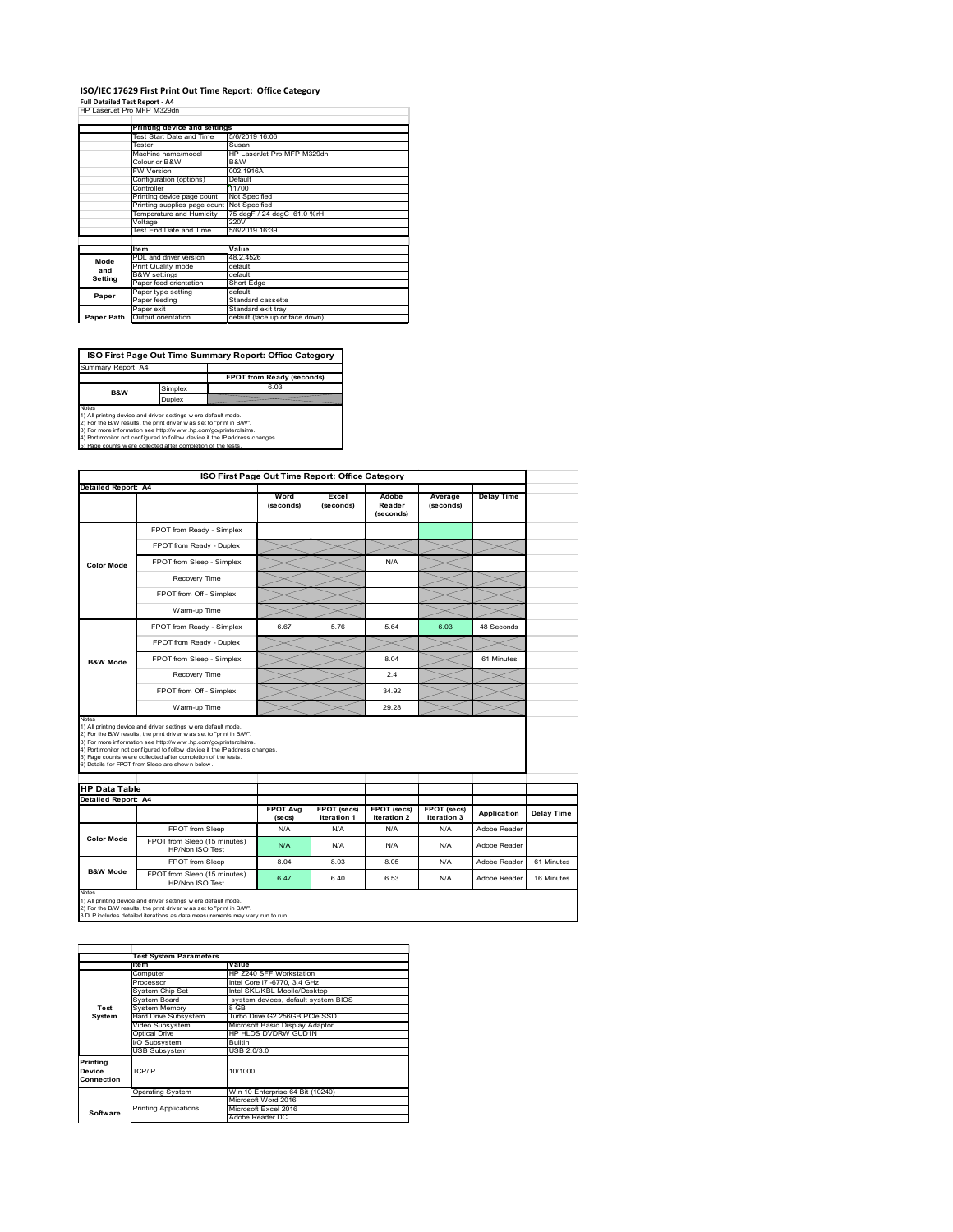## **ISO/IEC 29183 Copy Productivity Report**

**Full Detailed Test Report ‐ LETTER**

|       | HP LaserJet Pro MFP M329dn              |                                                     |
|-------|-----------------------------------------|-----------------------------------------------------|
|       | <b>Machine Setup Information</b>        |                                                     |
|       | Test Start Date and Time 5/9/2019 11:41 |                                                     |
|       |                                         | TesterlSusan                                        |
|       |                                         | Machine name/model HP LaserJet Pro MFP M329dn       |
|       | Colour or B&W B&W                       |                                                     |
|       | FW Version 002.1916A                    |                                                     |
|       | Configuration (options) Not Specified   |                                                     |
|       |                                         | Temperature and Humidity 75 degF / 24 degC 61.0 %rH |
|       | Test End Date and Time: 5/16/2019 11:12 |                                                     |
|       |                                         |                                                     |
|       | <b>Pre-set Item</b>                     | <b>Pre-set Value</b>                                |
|       | Output Resolution Default               |                                                     |
|       | Output Quality Default                  |                                                     |
| Mode  |                                         | Copying Mode Colour for Colour and B&W for B&W      |
|       | Auto Density Adjustment Default         |                                                     |
|       |                                         | Collating function Set in Control Panel             |
|       | Paper Sending Direction Default         |                                                     |
| Paper | <b>Donor Tuno Setting Default</b>       |                                                     |

| Paper     |                                  |                                                         |
|-----------|----------------------------------|---------------------------------------------------------|
|           | Paper Type Setting Default       |                                                         |
| Paper     | Paper Feeding Tray 2             |                                                         |
| Path      | Paper Exit Default               |                                                         |
|           |                                  | Face Up Exit Default (face down)                        |
|           | <b>Fixing Capability Default</b> |                                                         |
| Temporary | Image Quality Stability Default  |                                                         |
| Stop      | Capacity of Paper Default        |                                                         |
|           | Others None                      |                                                         |
|           |                                  |                                                         |
|           | Paper Manufacturer HP / Xerox    |                                                         |
| Paper     |                                  | Paper Weight 20lb / 75 g/m2                             |
|           | Paper Size Letter / A4           |                                                         |
|           |                                  | Paper type/name HP Multipurpose Ultra White / HP Office |

| Summary Report: Letter |              |             |
|------------------------|--------------|-------------|
|                        |              |             |
|                        | <b>SFCOT</b> | sESAT (ipm) |
| <b>B&amp;W</b>         | 5.75         | 37.38       |

Notes

First Copy Out and Copy Speed measured using ISO/IEC 29183, excludes first set of test documents. For more information see http://w w w .hp.com/go/printerclaims. Exact speed varies depending on the system configuration and document.

Only Target A w as used, all test documents have the same Saturated throughput. Reference ISO/IEC29183:2010 Clause 5, Sections 5.3.1 and 5.3.2

| Detailed Report: LETTER |               |              |       |             |                |             |
|-------------------------|---------------|--------------|-------|-------------|----------------|-------------|
|                         |               |              |       | sEFTP (ipm) |                |             |
|                         | <b>Target</b> | sFCOT (secs) | 1copy | 1copy+30sec | 1copy+4minutes | sESAT (ipm) |
|                         | A             | 5.75         | 10.43 | 33.13       | 36.75          | 37.38       |
|                         |               |              |       | 20 sets     | 151 sets       |             |
|                         | B             |              |       |             |                |             |
|                         |               |              |       |             |                |             |
| B&W                     | C             |              |       |             |                |             |
|                         |               |              |       |             |                |             |
|                         | D             |              |       |             |                |             |
|                         |               |              |       |             |                |             |
|                         | Average       | 5.75         | 10.43 | 33.13       | 36.75          | 37.38       |

### Notes

First Copy Out and Copy Speed measured using ISO/IEC 29183, excludes first set of test documents. For more information see http://w w w .hp.com/go/printerclaims. Exact speed varies depending on the system configuration and document. Only Target A w as used, all test documents have the same Saturated throughput. Reference ISO/IEC29183:2010 Clause 5, Sections 5.3.1 and 5.3.2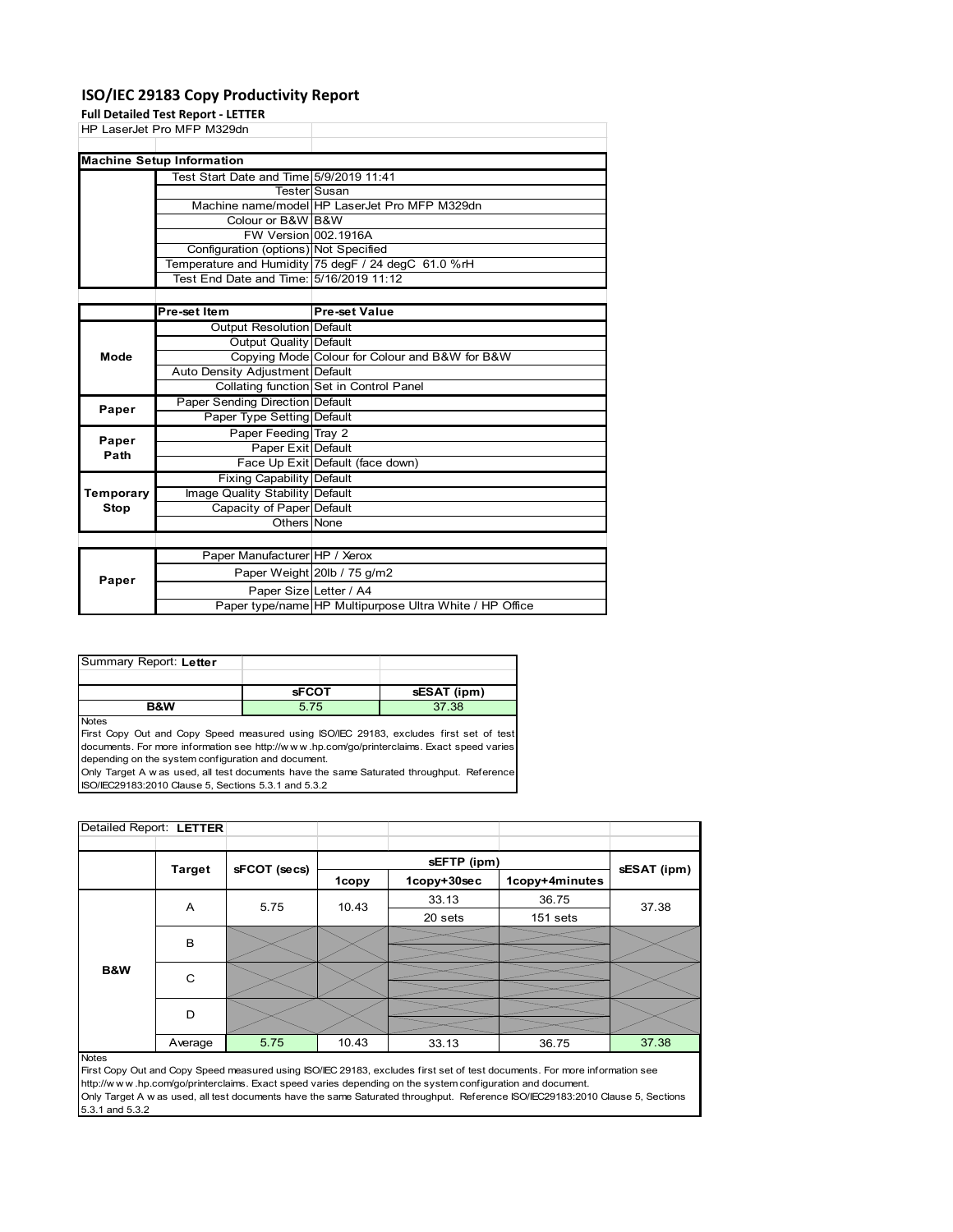### **ISO/IEC 29183 Copy Productivity Report**

### **Full Detailed Test Report ‐ A4**

HP LaserJet Pro MFP M329dn Test Start Date and Time 5/9/2019 11:41 Tester Susan<br>Machine name/model HP Las HP LaserJet Pro MFP M329dn Colour or B&W B&W FW Version 002.1916A Configuration (options) Not Specified Temperature and Humidity 75 degF / 24 degC 61.0 %rH Test End Date and Time: 5/16/2019 11:12 **Machine Setup Information**

|           | Pre-set Item                     | <b>Pre-set Value</b>                                    |
|-----------|----------------------------------|---------------------------------------------------------|
|           | <b>Output Resolution Default</b> |                                                         |
|           | Output Quality Default           |                                                         |
| Mode      |                                  | Copying Mode Colour for Colour and B&W for B&W          |
|           | Auto Density Adjustment Default  |                                                         |
|           |                                  | Collating function Set in Control Panel                 |
| Paper     | Paper Sending Direction Default  |                                                         |
|           | Paper Type Setting Default       |                                                         |
| Paper     | Paper Feeding Tray 2             |                                                         |
| Path      | Paper Exit Default               |                                                         |
|           |                                  | Face Up Exit Default (face down)                        |
|           | <b>Fixing Capability Default</b> |                                                         |
| Temporary | Image Quality Stability Default  |                                                         |
| Stop      | Capacity of Paper Default        |                                                         |
|           | Others None                      |                                                         |
|           |                                  |                                                         |
|           | Paper Manufacturer HP / Xerox    |                                                         |
| Paper     |                                  | Paper Weight 20lb / 75 g/m2                             |
|           | Paper Size Letter / A4           |                                                         |
|           |                                  | Paper type/name HP Multipurpose Ultra White / HP Office |

| Summary Report: A4 |              |             |
|--------------------|--------------|-------------|
|                    |              |             |
|                    | <b>sFCOT</b> | sESAT (ipm) |
| <b>B&amp;W</b>     | 5.80         | 35.63       |

Notes

First Copy Out and Copy Speed measured using ISO/IEC 29183, excludes first set of test documents. For more information see http://w w w .hp.com/go/printerclaims. Exact speed varies depending on the system configuration and document.

Only Target A w as used, all test documents have the same Saturated throughput. Reference ISO/IEC29183:2010 Clause 5, Sections 5.3.1 and 5.3.2

| Detailed Report: A4 |               |              |       |             |                |             |
|---------------------|---------------|--------------|-------|-------------|----------------|-------------|
|                     |               |              |       | sEFTP (ipm) |                |             |
|                     | <b>Target</b> | sFCOT (secs) | 1copy | 1copy+30sec | 1copy+4minutes | sESAT (ipm) |
|                     | A             | 5.80         | 10.34 | 31.63       | 34.94          | 35.63       |
|                     |               |              |       | 19 sets     | 144 sets       |             |
|                     | B             |              |       |             |                |             |
| B&W                 | $\mathsf{C}$  |              |       |             |                |             |
|                     | D             |              |       |             |                |             |
|                     | Average       | 5.80         | 10.34 | 31.63       | 34.94          | 35.63       |
| <b>Notes</b>        |               |              |       |             |                |             |

First Copy Out and Copy Speed measured using ISO/IEC 29183, excludes first set of test documents. For more information see http://w w w .hp.com/go/printerclaims. Exact speed varies depending on the system configuration and document. Only Target A w as used, all test documents have the same Saturated throughput. Reference ISO/IEC29183:2010 Clause 5, Sections 5.3.1 and 5.3.2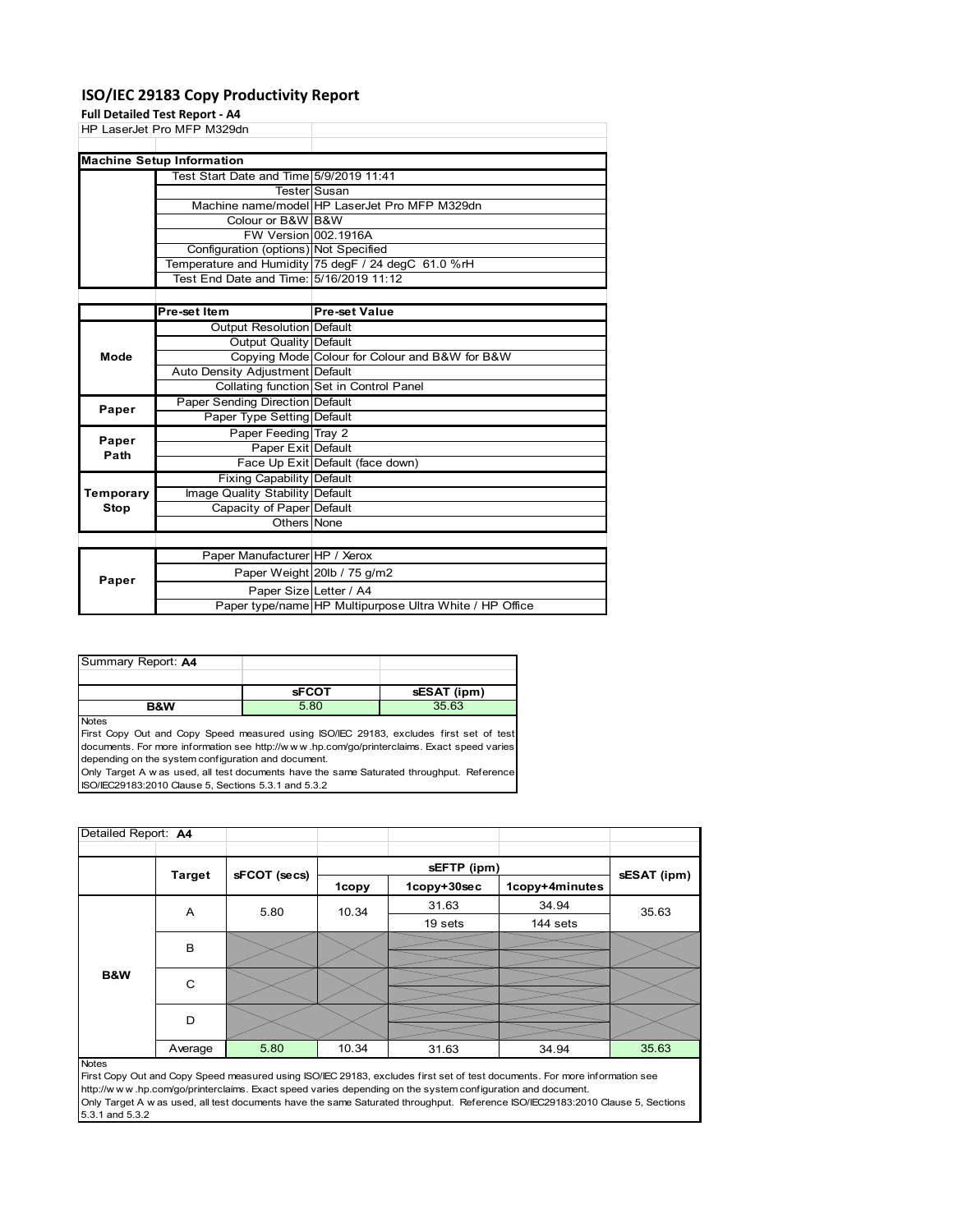# **ISO/IEC 24735 Copy Productivity Report**

**Full Detailed Test Report ‐ LETTER**

| <b>Machine Setup Information</b>         |                                                                 |
|------------------------------------------|-----------------------------------------------------------------|
| Test Start Date and Time 5/10/2019 11:40 |                                                                 |
|                                          | TesterlSusan                                                    |
|                                          | Machine name/model HP LaserJet Pro MFP M329dn                   |
| Colour or B&W B&W                        |                                                                 |
| FW Version 002.1916A                     |                                                                 |
| Configuration (options) Not Specified    |                                                                 |
|                                          | Temperature and Humidity 75 degF / 24 degC 61.0 %rH             |
| Test End Date and Time: 5/23/2019 17:07  |                                                                 |
|                                          |                                                                 |
| Pre-set Item                             | <b>Pre-set Value</b>                                            |
| Output Resolution Default                |                                                                 |
| <b>Output Quality Default</b>            |                                                                 |
| Copying Mode Default                     |                                                                 |
| Auto Density Adjustment Default          |                                                                 |
|                                          | Collating function Activated (if not activated in default mode) |
| Paper Sending Direction Default          |                                                                 |
| Paper Type Setting Default               |                                                                 |
|                                          | Paper Feeding Standard cassette                                 |
|                                          | Paper Exit Standard exit tray                                   |
| Face Up Exit Default                     |                                                                 |
| <b>Fixing Capability Default</b>         |                                                                 |
| Image Quality Stability Default          |                                                                 |
| Capacity of Paper Default                |                                                                 |
|                                          | Others Default                                                  |
|                                          |                                                                 |
| Paper Manufacturer HP / Xerox            |                                                                 |
|                                          | Paper Weight 20lb / 75 g/m2                                     |
| Paper Size Letter / A4                   |                                                                 |

|                         | <b>ISO/IEC 24735 Copy Productivity Report</b>       |             |            |                  |                  |                 |  |
|-------------------------|-----------------------------------------------------|-------------|------------|------------------|------------------|-----------------|--|
| Detailed Report: LETTER |                                                     |             |            |                  |                  |                 |  |
|                         | Copying                                             | FSOT (secs) | EFTP (ipm) |                  |                  | ESAT (ipm)      |  |
|                         | Mode                                                | 1 set only  | 1 set only | 1 set + $30$ sec | 1 set $+$ 4 min  | $1$ set + 30sec |  |
|                         | 1:1                                                 |             | (1 set )   |                  |                  |                 |  |
| <b>Color Mode</b>       | 1:2                                                 |             | (1 set )   |                  |                  |                 |  |
|                         | 2:2                                                 |             | (1 set )   |                  |                  |                 |  |
|                         | 1:1                                                 | 13.32       | 18.01      | 31.69<br>6 sets  | 35.53<br>39 sets | 37.38           |  |
| <b>B&amp;W</b> mode     | 1:2                                                 | 20.90       | 11.46      | 28.08<br>8 sets  |                  | 36.00           |  |
|                         | 2:2                                                 |             |            |                  |                  |                 |  |
| <b>Notes</b>            | Reports located: http://www.hp.com/go/printerclaims |             |            |                  |                  |                 |  |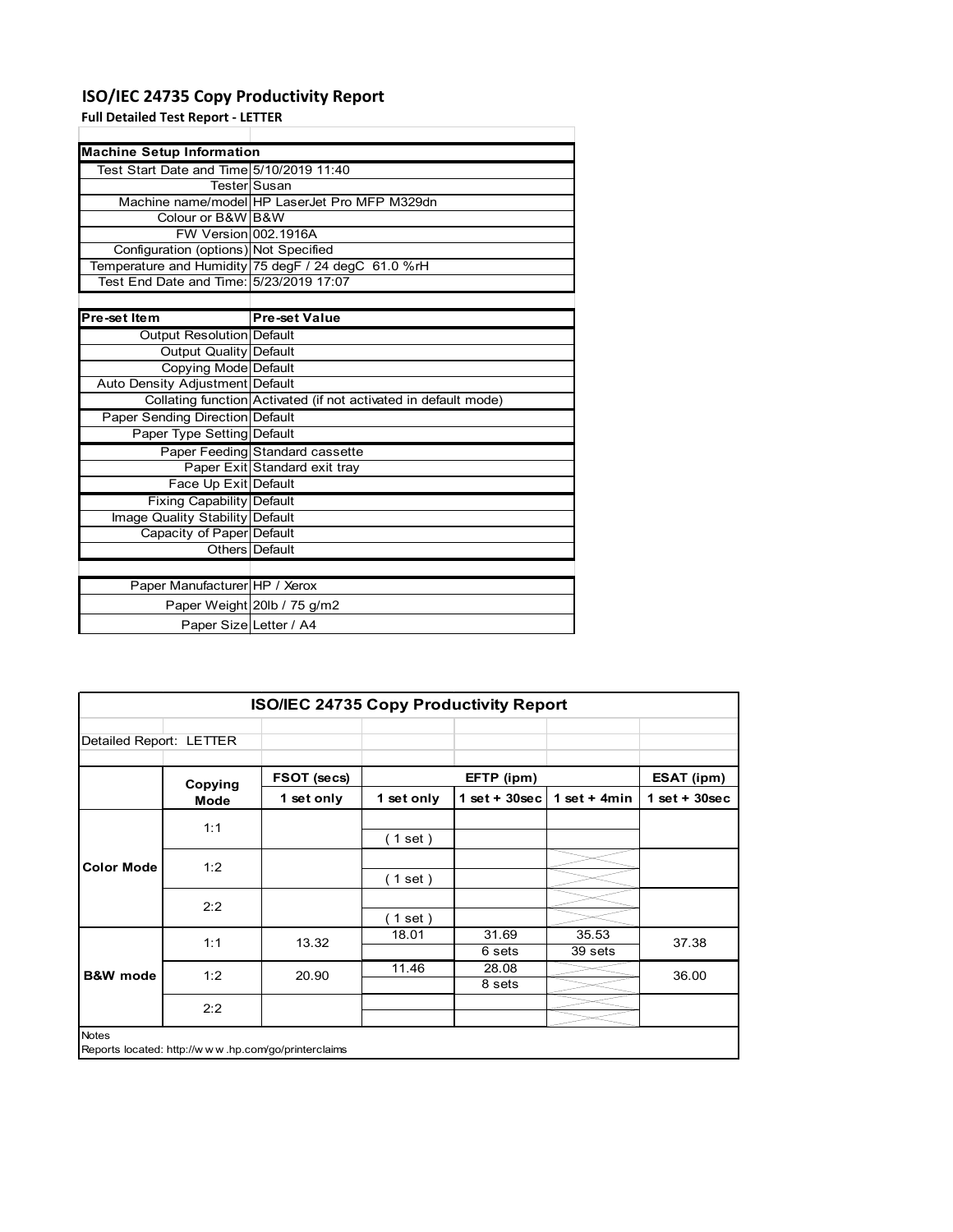# **ISO/IEC 24735 Copy Productivity Report**

## **Full Detailed Test Report ‐ A4**

| <b>Machine Setup Information</b>         |                                                                 |
|------------------------------------------|-----------------------------------------------------------------|
| Test Start Date and Time 5/10/2019 11:40 |                                                                 |
|                                          | <b>Tester</b> Susan                                             |
|                                          | Machine name/model HP LaserJet Pro MFP M329dn                   |
| Colour or B&W B&W                        |                                                                 |
| FW Version 002.1916A                     |                                                                 |
| Configuration (options) Not Specified    |                                                                 |
|                                          | Temperature and Humidity 75 degF / 24 degC 61.0 %rH             |
| Test End Date and Time: 5/23/2019 17:07  |                                                                 |
|                                          |                                                                 |
| Pre-set Item                             | <b>Pre-set Value</b>                                            |
| Output Resolution Default                |                                                                 |
| Output Quality Default                   |                                                                 |
| Copying Mode Default                     |                                                                 |
| Auto Density Adjustment Default          |                                                                 |
|                                          | Collating function Activated (if not activated in default mode) |
| Paper Sending Direction Default          |                                                                 |
| Paper Type Setting Default               |                                                                 |
|                                          | Paper Feeding Standard cassette                                 |
|                                          | Paper Exit Standard exit tray                                   |
| Face Up Exit Default                     |                                                                 |
| <b>Fixing Capability Default</b>         |                                                                 |
| Image Quality Stability Default          |                                                                 |
| Capacity of Paper Default                |                                                                 |
|                                          | Others Default                                                  |
|                                          |                                                                 |
| Paper Manufacturer HP / Xerox            |                                                                 |
|                                          | Paper Weight 20lb / 75 g/m2                                     |
| Paper Size Letter / A4                   |                                                                 |

|                     | <b>ISO/IEC 24735 Copy Productivity Report</b> |                                                     |            |                 |                  |                 |  |
|---------------------|-----------------------------------------------|-----------------------------------------------------|------------|-----------------|------------------|-----------------|--|
| Detailed Report: A4 |                                               |                                                     |            |                 |                  |                 |  |
|                     | Copying                                       | FSOT (secs)                                         |            | EFTP (ipm)      |                  | ESAT (ipm)      |  |
|                     | Mode                                          | 1 set only                                          | 1 set only | $1$ set + 30sec | 1 set $+$ 4min   | $1$ set + 30sec |  |
|                     | 1:1                                           |                                                     | (1 set )   |                 |                  |                 |  |
| Colour<br>Mode      | 1:2                                           |                                                     | (1 set)    |                 |                  |                 |  |
|                     | 2:2                                           |                                                     | (1 set)    |                 |                  |                 |  |
|                     | 1:1                                           | 13.70                                               | 17.51      | 30.46<br>6 sets | 34.65<br>37 sets | 35.67           |  |
| <b>B&amp;W</b> mode | 1:2                                           | 21.33                                               | 11.24      | 26.96<br>8 sets |                  | 34.44           |  |
|                     | 2:2                                           |                                                     |            |                 |                  |                 |  |
| <b>Notes</b>        |                                               | Reports located: http://www.hp.com/go/printerclaims |            |                 |                  |                 |  |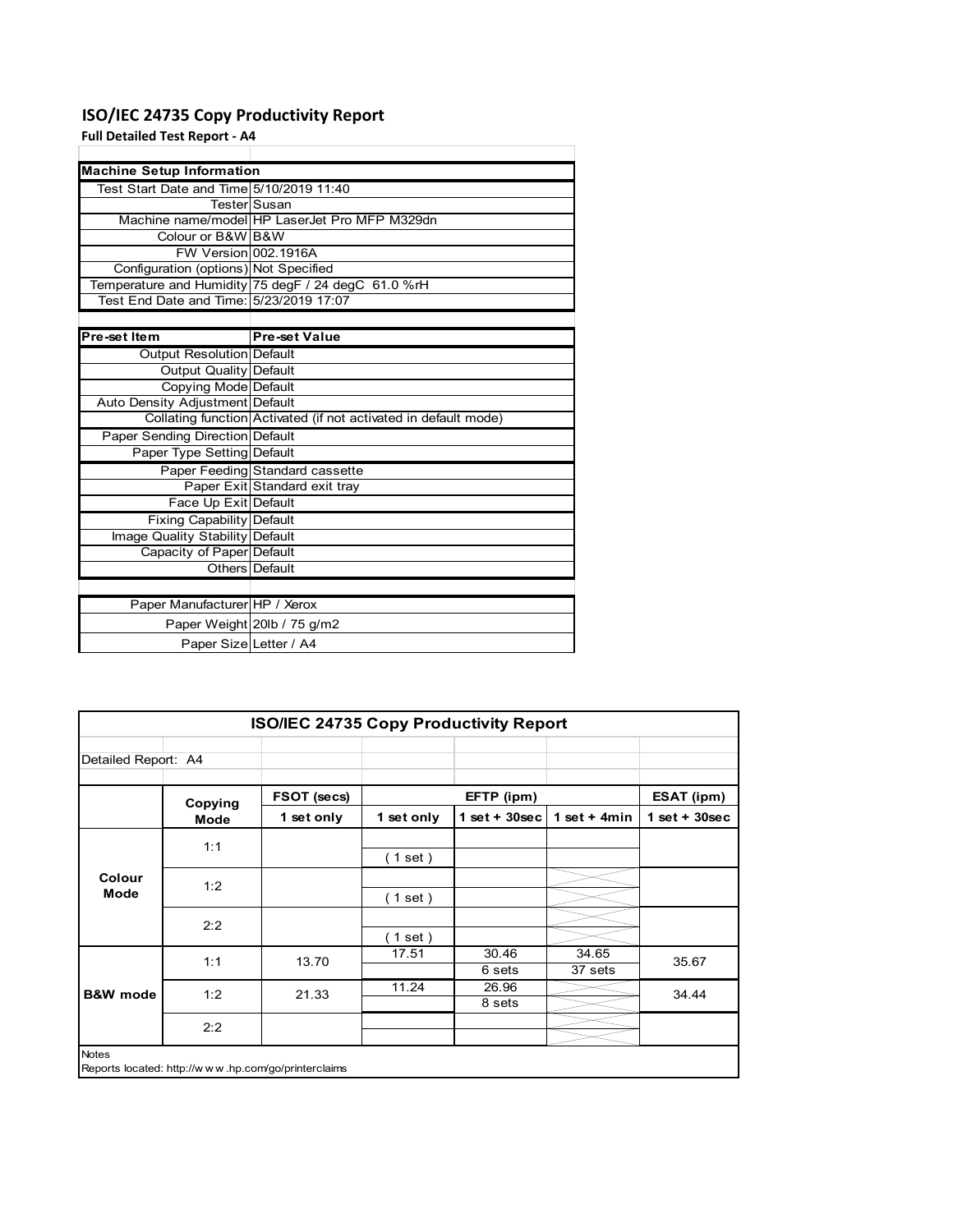### **ISO/IEC 17991 Scanning Productivity Report**

### **Full Detailed Test Report ‐ LETTER**

|            | <b>Machine Setup Information</b> |                                          |  |  |
|------------|----------------------------------|------------------------------------------|--|--|
|            | Test Start Date and Time         | 5/10/2019 16:46                          |  |  |
|            | Tester                           | Susan                                    |  |  |
|            | Machine name/model               | HP LaserJet Pro MFP M329dn               |  |  |
|            | Colour or B&W                    | B&W                                      |  |  |
|            | Configuration (options)          | Default                                  |  |  |
|            | Temperature and Humidity         | 75 degF / 24 degC 61.0 %rH               |  |  |
|            | Voltage                          | 220V                                     |  |  |
|            | <b>Test End Date and Time</b>    | 5/10/2019 18:09                          |  |  |
|            |                                  |                                          |  |  |
|            | <b>Preset Item</b>               | <b>Preset Value</b>                      |  |  |
|            | Scanning resolution              | default (200 dpi)                        |  |  |
|            | Colour or grey scale/B&W         | default (colour)                         |  |  |
| Mode       | Duplex / simplex                 | default (simplex)                        |  |  |
| and        | Original page size               | default (A4)                             |  |  |
| Setting    | Paper feed orientation           | default (long edge)                      |  |  |
|            | Scan destination                 | default (shared network)                 |  |  |
|            | Storing File Type                | default (PDF-multi)                      |  |  |
|            | Auto scan quality adjustment     | default (factory preset default setting) |  |  |
| <b>ADF</b> | Paper feed direction             | default (long edge)                      |  |  |
|            | Output orientation               | default                                  |  |  |
| Paper-path | Scanning unit                    | default (duplex ADF)                     |  |  |

### **ISO/IEC 17991 - Scan Summary Report: ADF Productivity Measurement**

|                | <b>Scanning Mode</b> |            |              | <b>Measurement result</b> |
|----------------|----------------------|------------|--------------|---------------------------|
|                | File format          | Resolution | Scanning     | scESAT 30secA             |
|                | version              |            | side         | (ipm)                     |
| Colour         | <b>PDF 1.6</b>       | 300        | single sided | 21.45                     |
|                |                      |            | double sided | 0.00                      |
| <b>B&amp;W</b> | <b>PDF 1.6</b>       | 300        | single sided | 31.11                     |
|                |                      |            | double sided | 0.00                      |

1) For more information see http://w w w .hp.com/go/printerclaims. 2) For the B/W results, the device scan setting is set to "Scan in B/W".

### **ISO/IEC 17991 - Scan Summary Report: Network Folder Productivity Measurement**

| <b>Summary Report: Letter</b> |                      |            |              |                           |                  |               |
|-------------------------------|----------------------|------------|--------------|---------------------------|------------------|---------------|
|                               | <b>Scanning Mode</b> |            |              | <b>Measurement result</b> |                  |               |
|                               | File format          | Resolution | Scanning     | scEFTP 30secF             | File size 30secF | Number of     |
|                               | version              |            | side         | (ipm)                     | (Mbyte)          | Sets (30secF) |
| Colour                        | PDF 1.6              | 300        | single sided | 19.67                     | 15.08            | 6.00          |
|                               |                      |            | double sided | 0.00                      |                  |               |
| B&W                           | 300<br>PDF 1.6       |            | single sided | 28.02                     | 18.17            | 7.00          |
|                               |                      |            | double sided | 0.00                      |                  |               |
| Notes                         |                      |            |              |                           |                  |               |

Notes 1) For more information see http://w w w .hp.com/go/printerclaims. 2) For the B/W results, the device scan setting is set to "Scan in B/W".

#### File format version Resolution Scanning side scEFTP 1setA (ipm) scEFTP 30secA (ipm) scESAT 30secA (ipm) single sided 14.92 20.07 21.45 double sided 0.00 0 0 0 0 0 0 single sided 19.25 28.71 31.11 single sided 19.25<br>double sided 0.00 double sided 0.00 0 0 0 **ISO/IEC 17991 - Scan Full Report: ADF Productivity Measurement Immary Report: Letter Measurement** re **Scanning Mode Colour** PDF 1.6 300 **B&W** PDF 1.6 300

Notes 1) For more information see http://w w w .hp.com/go/printerclaims. 2) For the B/W results, the device scan setting is set to "Scan in B/W".

|        | <b>Summary Report: Letter</b> |                      |                  |                       |                           |                             |                               |
|--------|-------------------------------|----------------------|------------------|-----------------------|---------------------------|-----------------------------|-------------------------------|
|        |                               | <b>Scanning Mode</b> |                  |                       | <b>Measurement result</b> |                             |                               |
|        | File format<br>version        | Resolution           | Scanning<br>side | scFFTP 1setF<br>(ipm) | scFFTP 30secF<br>(ipm)    | File size 30secF<br>(Mbyte) | Number of<br>Sets<br>(30secF) |
| Colour | PDF 1.6                       | 300                  | single sided     | 13.75                 | 19.67                     | 15.08                       | 6                             |
|        |                               |                      | double sided     | 0.00                  | 0.00                      |                             |                               |
| B&W    | PDF 1.6                       | 300                  | single sided     | 17.32                 | 28.02                     | 18.17                       |                               |
|        |                               | double sided         | 0.00             | 0.00                  |                           |                             |                               |

1) For more information see http://w w w .hp.com/go/printerclaims. 2) For the B/W results, the device scan setting is set to "Scan in B/W".

|            | <b>Test System Parameters</b> |                                     |
|------------|-------------------------------|-------------------------------------|
|            | ltem                          | Value                               |
|            | Computer name                 | HP Z240 SFF Workstation             |
|            | Processor                     | Intel Core i7 -6770, 3.4 GHz        |
| System     | System Chip Set               | Intel SKL/KBL Mobile/Desktop        |
|            | System Board                  | system devices, default system BIOS |
|            | <b>System Memory</b>          | 8 GB                                |
|            | Hard Drive Subsystem          | Turbo Drive G2 256GB PCIe SSD       |
|            | Video Subsystem               | Microsoft Basic Display Adaptor     |
|            | <b>Optical Drive</b>          | HP HLDS DVDRW GUD1N                 |
|            | I/O Subsystem                 | <b>Builtin</b>                      |
|            | <b>USB Subsystem</b>          | USB 2.0/3.0                         |
|            | <b>Operating System</b>       | Win 10 Enterprise 64 Bit (10240)    |
|            | Location of network folder    | РC                                  |
|            | Internet Protocol             | IP <sub>v4</sub>                    |
| Scanning   | <b>Transfer Protocol</b>      | <b>SMB</b>                          |
| Device     | Hub                           | Trendnet Router and Gbit Switch     |
| Connection | Network Speed                 | TCP 10/1000 Mbit Ethernet           |
|            | Connetion Cable               | Cat6 Straight cable                 |
|            | Wireless router               | No use                              |
|            | Others                        | No use                              |